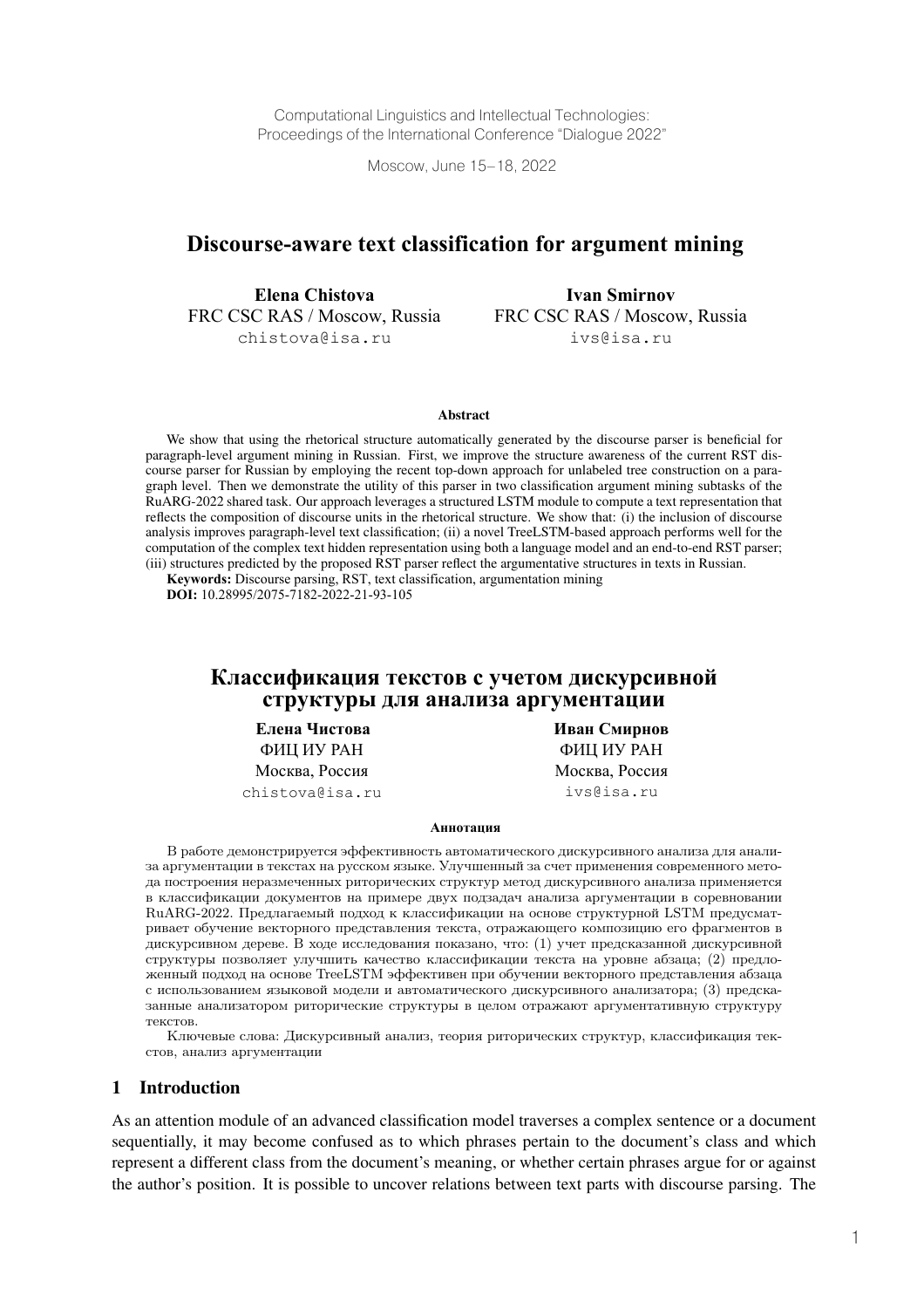Rhetorical Structure Theory (RST [22]) is the discourse framework suggesting that texts have a hierarchical, connected structure, with both intra- and inter-sentential relations. A rhetorical tree shows how elementary discourse units (EDUs) and non-elementary units combine to form the overall meaning of a document (see Figure 1).



Figure 1: RST parsing result for a short example from RuArg-2022: *[Usually, they yell that the virus is a scam,]*<sup>1</sup> *[down with the masks,]*<sup>2</sup> *[down with the government, etc.]*<sup>3</sup> *[Glad there are still sane commenters out there.]*4. In this example, there is only one mononuclear rhetorical relation, where the left constituent  $(EDU<sub>1–3</sub>)$  is the nucleus, and the right constituent  $(EDU<sub>4</sub>)$  is the satellite.

Text classification methods adopt one of two main approaches based on the discourse parsing: either (1) weighting tokens based on their position in an unlabeled discourse tree for lexicon-based analysis [4, 13, 32], or (2) combining phrases based on the discourse structure to determine an overall class score [16, 20]. These methods focus mainly on sentiment analysis; several studies have also identified a connection between the rhetorical and argumentation structures [8, 5, 10].

This paper investigates the impact of discourse parsing on document classification for argument mining in social media texts in Russian. We first improve the performance of the current RST parser for Russian by introducing it to the top-down paragraph parsing. Then, we investigate the text classification applying a Tree LSTM [31] module on the predicted discourse structures. We use this module to correct the predictions of the fine-tuned language model. The classification methods are tested on the RuARG-2022 [17] shared task.

Our contributions can be highlighted as follows:

- To the best of our knowledge, we are the first to explicitly analyze the effect of discourse among opinion mining and argument classification in Russian.
- We achieve a significant improvement in RST discourse parsing for Russian using a top-down algorithm for unlabeled tree construction at the paragraph level.
- We propose a new method to utilize RST discourse structure in Tree LSTM for paragraph-level text representation learning.

Our code is publicly available<sup>1</sup>.

#### 2 Related work

Rhetorical structure in text classification: A number of early studies investigated the possibility of opinion mining using shallow text structures derived from the discourse connectors vocabulary [24, 29] or based on the manual discourse annotations [2]. The development of automatic discourse parsers for English has strengthened research in this area. Finding the most common nucleus of rhetorical relations in each sentence, authors of [32] investigate whether the sentiment lexicon can be weighted based on RST structure. Assuming that the nuclei of each relation encapsulate the general idea of the text, they explain the lack of performance improvement through the poor accuracy of the early RST parser SPADE [30]. However, the results obtained with the SPADE and HILDA [28] parsers in [13] demonstrate an improvement in sentiment classification when weighting words based on the depth of corresponding subtree and nuclearities in it. Markov logic and the sentence-level discourse trees predicted by the

<sup>1</sup> https://github.com/tchewik/discourse-aware-classification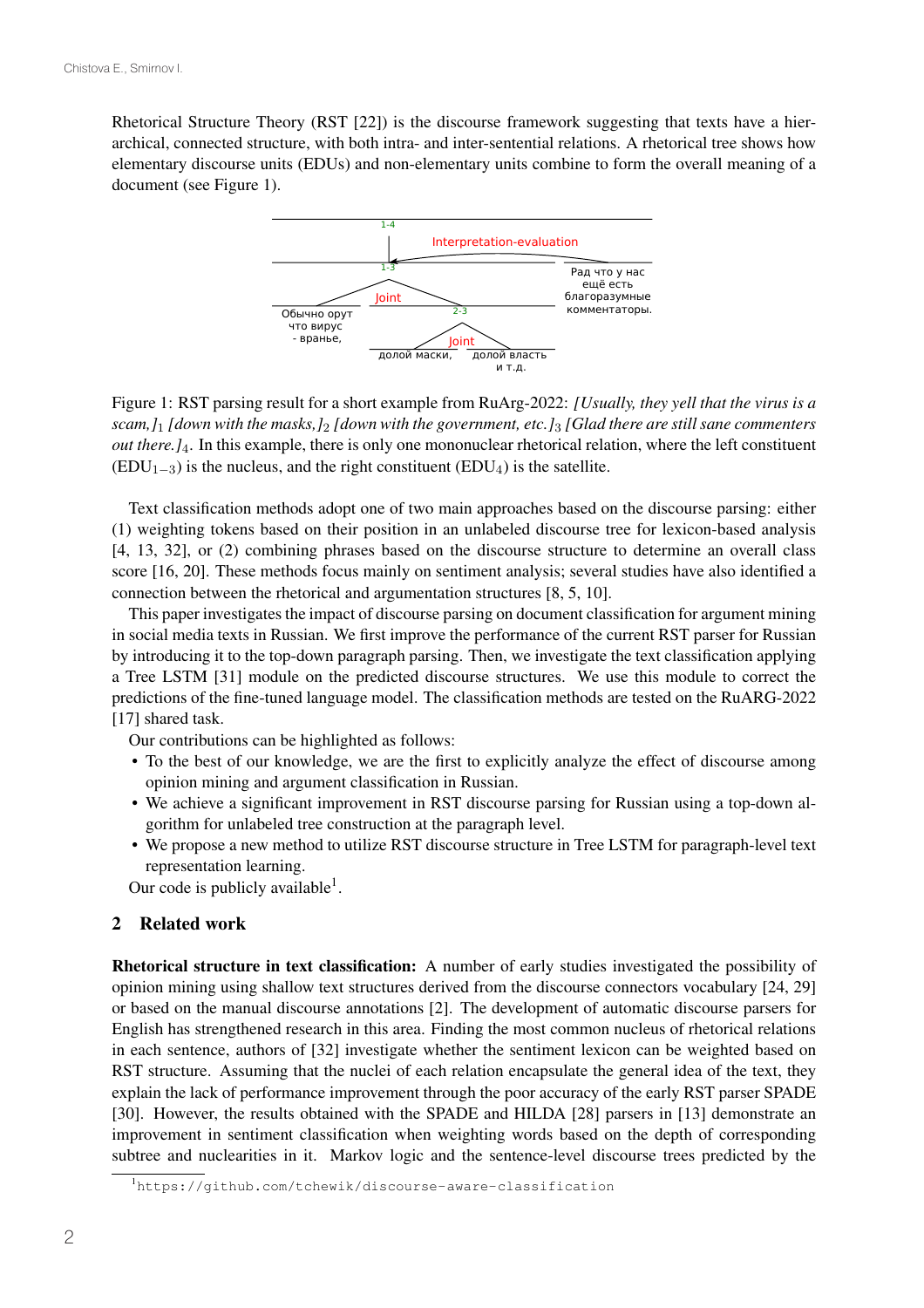HILDA parser are used in [34] to calculate the sentiment score using information about contrastive (Contrast, Concession) and non-contrastive (the rest of RST-DT relations) rhetorical relations occurring between elementary discourse units.

More recent approaches explore the integration of the explicit discourse structure in deep learning models. In [4], sentiment scores are propagated recursively up the RST tree to the root via a neural network with architecture specific for each parse, and scalar parameters related to particular relations are tuned. They do not construct latent representations of discourse units and also train a simplified version of the DPLP RST parser [15], focusing only on distinguishing contrastive and non-contrastive relations. Method [16] exploits the trainable representations of discourse units at all levels. The authors propose to build a shared text vector representation for a discourse tree node based on the composition of representations of individual EDUs and subtrees. A weighting of the importance of individual discourse units is automated through the attention mechanism. They test the method on multiple text classification tasks. In [9], the authors apply Tree LSTM to the unlabeled sentence-level RST trees with nuclearities. Binary Tree LSTM in their method does not process left and right children of the current node, but rather its predefined nucleus and satellite (or two nuclei). The use of the DPLP parser to construct structural neural networks is also demonstrated in [20]. They construct RecNN [12] and Tree LSTM [31]. To reduce the complexity of the neural network to be constructed, they consider individual sentences rather than EDUs as leaves of the discourse tree. In the representation of each discourse tree node, the text embedding and the rhetorical relation embedding are concatenated; the sentence embeddings are trained independently. In [19] the authors propose a Tree LSTM model similar to the one proposed in [9] with and additional tree nodes augmentation. In their study, they predict the polarity of each EDU using dictionaries and word embeddings and found that incorporating embeddings leads to strong overfitting in the Tree LSTM models.

Argument mining using RST annotation: Argument mining is known to benefit from discourse analysis. It has been shown [8] that certain semantic groups of discourse connectors are indicative of either claims or premises and can be used to differentiate between the two. There are certain argumentative relations in RST that represent supportive, incentive, justification, and persuasion arguments, as outlined in [3]. Communicative discourse structure inspired by RST is used in [10] to categorize texts as being either argumentative or non-argumentative. The authors of [5] propose combining a BERT-based classifier with a gradient boosting model based on a rhetorical relation label in the root of the discourse tree. Examples of how the classifier on discourse relations corrects the predictions of BERT are given in order to illustrate how some RST relations, such as Evaluation or Antithesis, correlate with argumentative ones. TreeLSTM over RST structure is probed for argumentation mining in [6]. This module is used to obtain a vector representation of the text (the root of the rhetorical tree) based on EDU embeddings, which are formed by concatenating word, sentence, and part-of-speech tag embeddings.

In this work, we propose a TreeLSTM-based text classification method for argument mining. Current text classification methods using TreeLSTM over RST structures, usually designed for sentiment analysis, are subject to strong overfitting due to the high dimensionality of discourse unit embeddings trained jointly with the recursive neural module. The key difference between our work and previous work is that we do not train TreeLSTM from scratch in conjunction with the text encoder, but instead use the module to refine predictions of a high-performance sequential text classifier on documents with rhetorical structure.

### 3 Improving discourse parsing for Russian

This section describes the end-to-end RST parsing method we later use in text classification. We propose constructing unlabeled trees at the paragraph level by using a top-down approach, which improves the structure awareness of the recent discourse parser for Russian.

Method: RST parser for Russian recently proposed in [7] is proven to be highly accurate for relation classification and EDU segmentation, although its greedy bottom-up tree-building algorithm limits its overall performance for document parsing. However, the method takes on the challenge of segmenting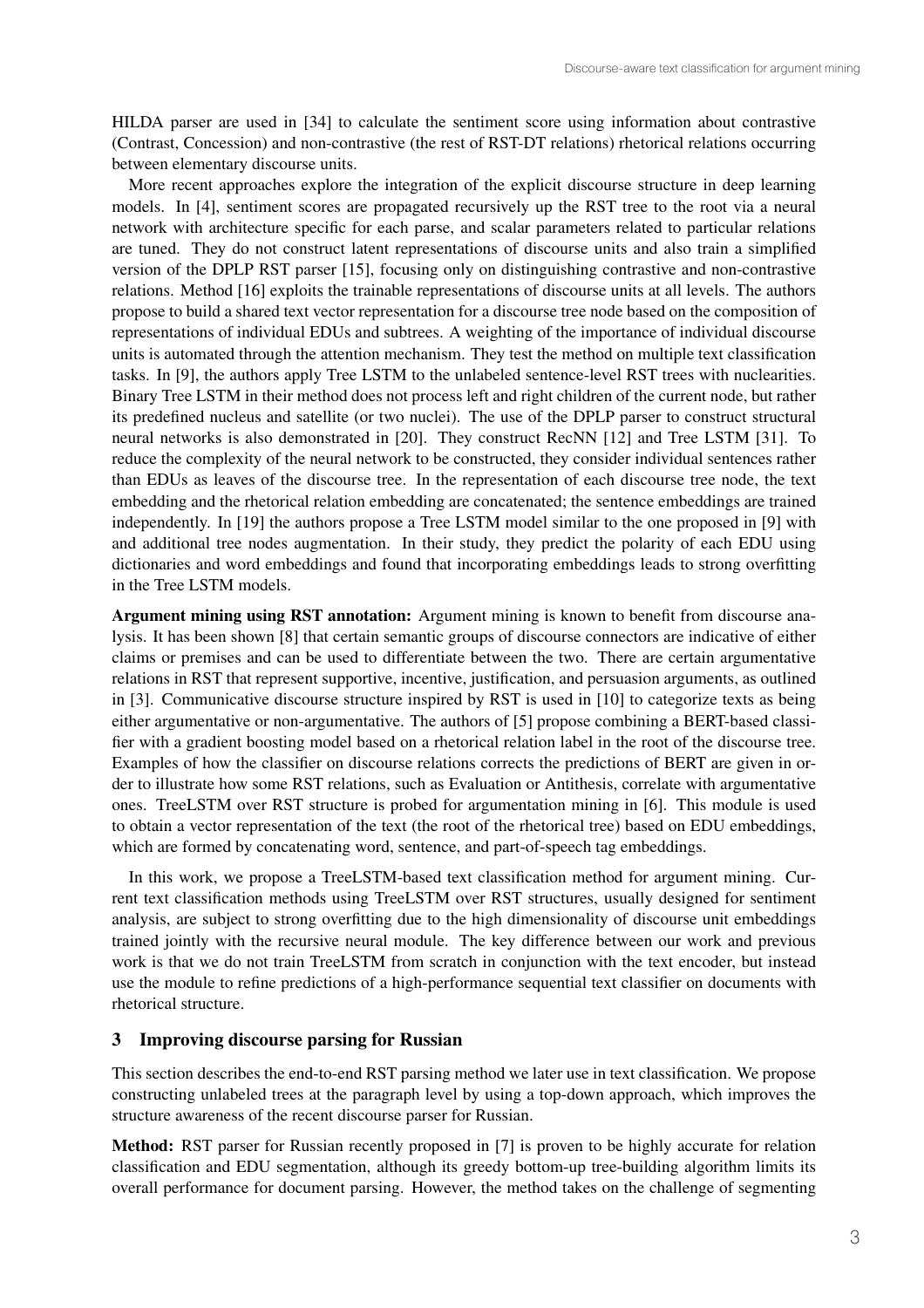long texts into separate discourse trees despite weakly paragraph related tree boundaries, a feature of the Russian RST corpus RuRSTreebank [27] that disallows direct application of state-of-the-art unlabeled tree construction methods (1 document = 1 tree) developed for other languages. Therefore, for our experiments, we reproduce [7], but replace the sentence- and paragraph-level unlabeled tree construction methods in the parser with the recent top-down parsing approach proposed in [26] under the assumption that each paragraph corresponds to a separate subtree. As opposed to prior top-down discourse parsing methods [21, 33] which considered each span separately at each time step, the novel method allows for comparison of subtree candidates globally at the full-tree level by computing all span boundary representations in text at each time step and using beam search to find the best subtree candidate.

Data, Results, and Discussion: We use the standard RuRSTreebank corpus [27] for training and evaluation, focusing on two genres: news and blogs, and selecting 15% of data for the test. Since there is no available language model for long documents in Russian, we rely on character and pretrained word2vec embeddings for the initial representation of the document. For training on gold segmentation, we use the following parameters: beam size  $= 20$ , batch size  $= 4000$  tokens. In Table 1, we compare the end-to-end discourse analysis performance at the different granularity levels between the system using greedy bottom-up paragraph parsing [7] and the one proposed in this study using micro-averaged standard Parseval metric [23]. In both cases, we use the same BiLSTM-CRF discourse segmentation model on pretrained ELMo embeddings, achieving 88.4% F1 on the test set. We use word2vec and ELMo pretrained models provided by RusVectores<sup>2</sup>. For our structure-aware classification method, the parser's most important feature is its ability to retrieve discourse structure regardless of labeled relations. The top-down approach improves the unlabeled tree construction (span identification) performance by 10.5% F1 at the sentence level, 10.4% F1 at the paragraph level, and 8.9% F1 at the document level, taking into account that the relations between paragraphs are in both cases detected by applying the same greedy bottom-up algorithm. The full end-to-end parsing performance increases by 10.6%, 7.0%, and 6.2% F1, respectively. We publish the source code for the end-to-end parser used in our experiments3.

| Method                                                                       | Sentence level |              |  | Paragraph level |  |  |  | Document level |                                     |  |  |      |
|------------------------------------------------------------------------------|----------------|--------------|--|-----------------|--|--|--|----------------|-------------------------------------|--|--|------|
|                                                                              |                | span nuc rel |  |                 |  |  |  |                | full span nuc rel full span nuc rel |  |  | full |
| Greedy [7]   58.0 38.9 27.8 27.1   49.4 31.0 20.4 20.3   43.6 27.3 18.0 17.7 |                |              |  |                 |  |  |  |                |                                     |  |  |      |
| Beam search 68.5 50.6 38.1 37.7 59.8 38.8 27.5 27.3 52.5 34.2 24.2 23.9      |                |              |  |                 |  |  |  |                |                                     |  |  |      |

Table 1: Performance of end-to-end RST parsing using different paragraph-level unlabeled tree construction methods

In this study, improving parsing performance at both the sentence and paragraph levels is crucial. Analysis of the RuArg-2022 dataset reveals that each example corresponds to a single automatically identifiable sentence. However, the sentence segmenter often fails to segment social media comments properly, because some sentences end with emojis, parentheses, ellipses, or no punctuation at all. In addition, social media users often write extremely long sentences that could be broken down into several grammatically correct shorter ones. Therefore, in some situations, it may be necessary to analyze intersentential discourse relations.

#### 4 Discourse-aware classification method

In this section, we detail our proposed method for stance and argument classification, addressing the limitations of unstructured full-text classification methods. We discuss the pipeline-based framework for the classification of texts with or without recognizable rhetorical structure. The first stage involves fine-tuning the sequential model on the dataset including texts of different lengths and complexity. In the second stage, we freeze the base model and then train a discourse-aware neural module on top of it for the classification of texts with discourse structure.

<sup>2</sup> https://rusvectores.org/

<sup>3</sup> https://github.com/tchewik/isanlp\_rst/releases/tag/v2.0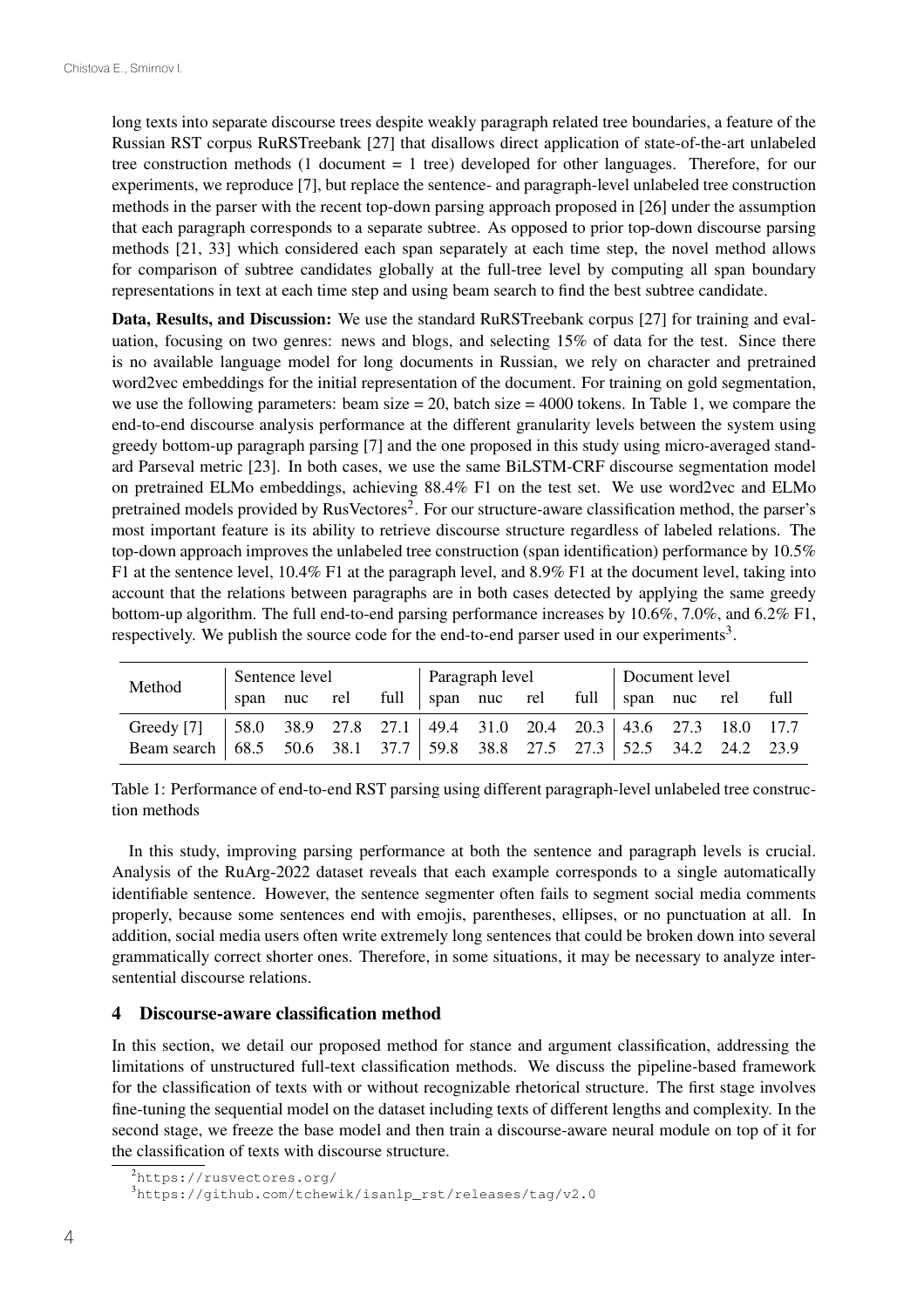### 4.1 BERT

For text classification based on token sequences, we adapt the multitask baseline model architecture proposed by the competition organizers, where two outputs are being trained simultaneously in a classifier based on a language model. We use the DeepPavlov RuBERT Conversational<sup>4</sup> along with BERT pooling to encode the document. This particular language model was chosen because it is pretrained on dialogue and social media texts, so it is well suited for encoding social media comments. The hidden representation is then passed through two fully-connected layers for stance and argument prediction; all parameters are trainable.

The model as it stands is used in the final pipeline for predicting labels for structure-lacking sentences (EDUs). It is also used in the structure-aware model for the initial encoding of discourse tree nodes.

### 4.2 RST-LSTM

RST parsers represent discourse as a binary constituency tree. If the binary discourse tree is traversed from the bottom up, information from the left and right constituents can be combined to represent the tree node at the upper level and all the way up to the root. Our structure representation module is based on the Binary Tree LSTM network [31]. In Binary Tree LSTM, a non-elementary discourse unit's hidden and cell states are determined by the hidden and cell states of its left and right constituents rather than the sequence of words inside it. It allows computation over self-contained phrases within a complex discourse. We draw inspiration from previous work on Tree-LSTM over RST structure for document classification, but instead of classifying each node in an unlabeled RST tree based on text features [9, 14], or dictionary-based class scores [4, 19], we use outputs of a pretrained classifier and a type of rhetorical relation as input features of each node to predict the only label for the rhetorical root of the document. A single overall class label is defined for the entire text in the tasks presented in this paper. Hence, we propose a deep model for aggregation of the class labels predicted for all the discourse units in a document by a sequential text classifier. First of all, this allows for a strong sequential text classification method, one that itself takes into account some aspects of discourse [18]. Additionally, the methods based on training high-dimensional EDU representations simultaneously with Tree-LSTMs are found to be prone to strong overfitting [19]. Therefore, it is important to produce DU representations that are as compact and informative as possible, which the proposed method achieves by encoding them with a pre-trained classifier.

The six types of fine-grained relations in the RuRSTreebank corpus outlined in [27] are used in the initial feature representation of each node. These include Coherence (Background, Elaboration, Restatement, Interpretation-evaluation, Preparation), Causal-argumentative:Contrastive (Concession, Contrast, Comparison), Causal-argumentative:Causal (Purpose, Evidence, Cause-effect), Causalargumentative:Condition (Condition), Structural (Sequence, Joint, Same-unit), and Attribution.

Considering RST tree t and the current nonterminal node (nonelementary discourse unit)  $u_i \in t$ , its left and right constituents  $u_{i_1}$  and  $u_{i_2}$  sharing relation  $r_i = (r_{i_1}, r_{i_2})$  (e.g., Attribution\_NS = (Attribution\_Nucleus, Attribution\_Satellite)) are initially encoded into representations  $U_{i_1}$  and  $U_{i_2}$  as follows:

$$
U_{i_j} = [FC_{stance}(\text{Enc}(u_{i_j})) ; FC_{premise}(\text{Enc}(u_{i_j})) ; r_{i_j}] \text{ for } j = 1, 2.
$$
 (1)

An additional Root relation is introduced to encode a root node that is not a constituent. We derive both the BERT-based text encoder Enc and the fully-connected layers for preliminary labels predictions FC from the sequence-level base model with frozen weights. Since all Structural relations are multinuclear and do not have satellites, the one-hot vector  $r_{i_j}$  of discourse unit labels (Coherence\_Nucleus, Coherence\_Satellite, Root, etc.) in our model has a length of 12. Binary Tree LSTM is then applied to these representations  $U_k \in t$ . The model uses a Tree LSTM hidden representation of the root discourse unit for both stance and argument prediction and has two output feedforward layers as with the BERT model.

<sup>4</sup> https://huggingface.co/DeepPavlov/rubert-base-cased-conversational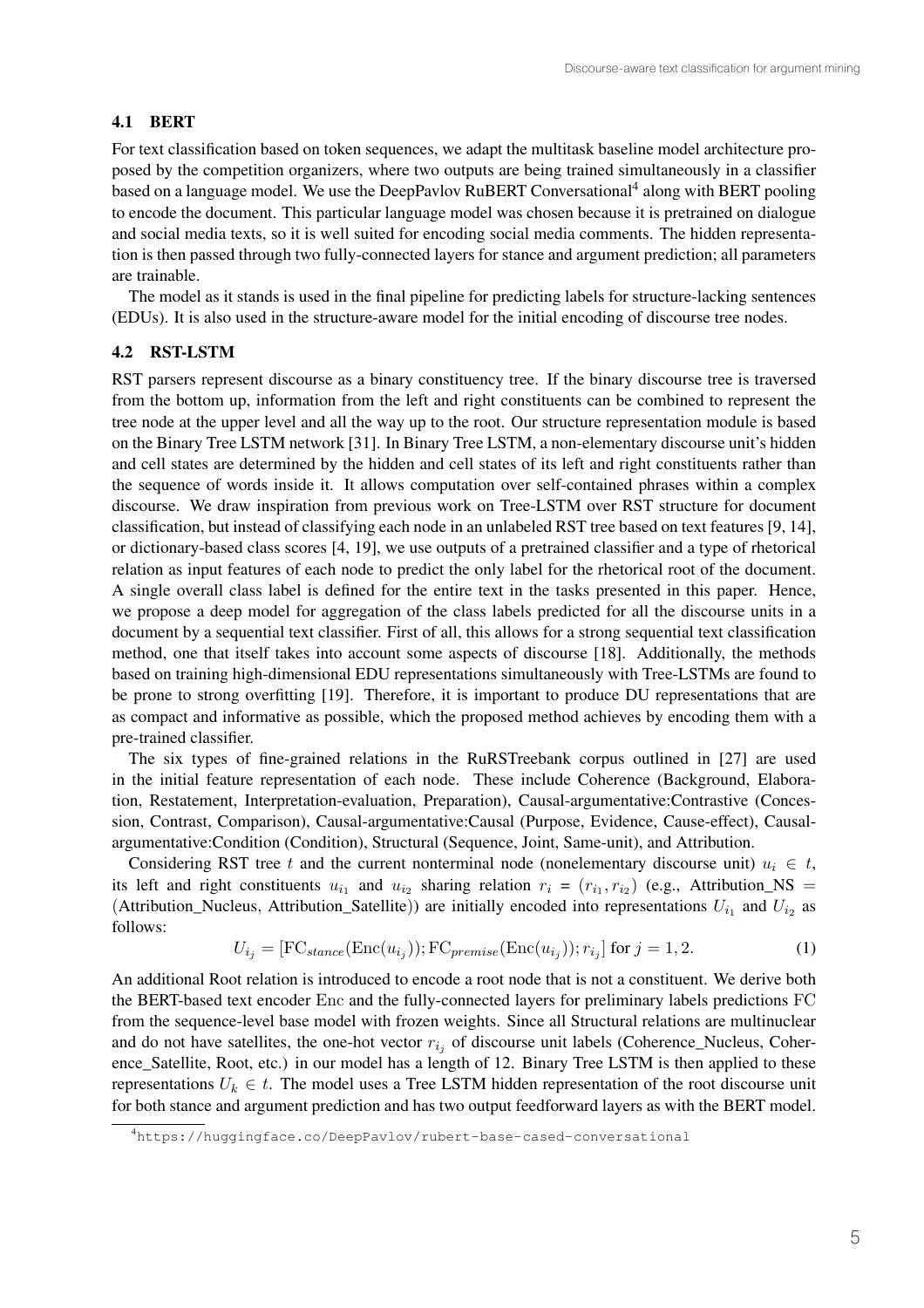#### 5 Experiments

#### 5.1 Data

The dataset for joint stance and premise classification is provided by the RuArg-2022 competition organizers. The stance label represents the point of view of the author in relation to the given claim. The presence of arguments for, against, or mixed in the text is indicated by the premise (argument) label. There are three claims in the dataset regarding the COVID-19: "Wearing masks is beneficial for society", "Vaccination is beneficial for society", and "The introduction and observance of quarantine is beneficial for society".

Figure 2 illustrates the length distribution of data by elementary discourse units derived with RST parsing. Since the texts in the dataset do not have paragraph breaks, each text is considered to belong to a single tree. Thus, if the text is  $l$  elementary discourse units long, its rhetorical structure contains  $l-1$  relations. Each subset of the data contains about 25% simple sentences with no automatically recognizable discourse structure. From this, we hypothesize that for 75% of the data, the classification performance can be improved by analyzing the coherence structure within the text. Most examples are found to have only one discourse relation between two elementary units; in the official test set, this is the case in 35.9% of examples.



Figure 2: Distribution of text lengths in RuArg-2022

Figure 3 shows the distribution of text lengths in different topic-irrelevant classes across the labeled train set. Complex texts with a rhetorical structure are the most common way in which polar opinions are expressed in the corpus. The simplest sentences are most common among the examples of the mixed class *Other*, with this difference being particularly evident in the premise (argument) classification subtask (Fig. 3b). It demonstrates that most examples in this class lack any argumentation typically [5, 8, 25] expressed by causal, conditional, or any other meaningful discourse relations, which is consistent with the definition of the *Other* in the premise classification subtask description. One interesting observation is that the examples in which the author expresses a positive stance or argument tend to have the most complex structures in the train set.



Figure 3: Distribution of text lengths in the train set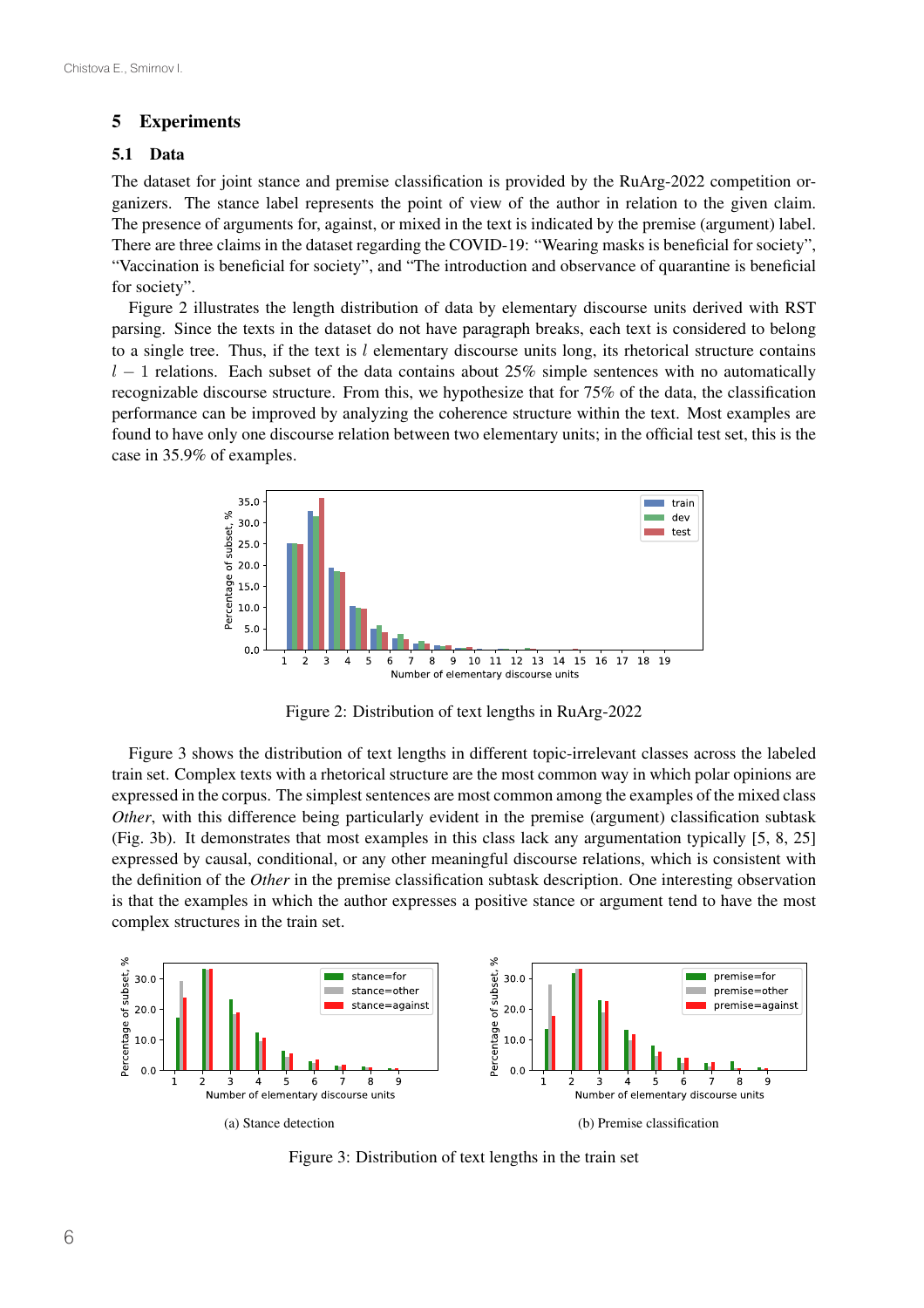## 5.2 Settings

In the data, the number of examples of various classes is unbalanced, with a major predominance of the *Irrelevant*. We choose to add class weights to the loss in both BERT and RST-LSTM models to prevent unbalanced learning. These weights are adjusted to correspond to the overall class weights in the train data. We use the Optuna optimization framework [1] for automated hyperparameter tuning in both BERT fine-tuning and RST-LSTM training. The optimal hidden size of Tree-LSTM for the three topic-related models is found to be between 50 and 125 units. We use PyTorch and AllenNLP libraries [11] for implementation and a single Nvidia GeForce RTX 2080 Ti GPU. In our experimental setup, RST-LSTM takes on average 2.4 times less time to run one training epoch than BERT, with 2 to 5 epochs total.

## 5.3 Evaluation Procedure

In our evaluation, we use the metric proposed by RuArg-2022: macro F1 excluding the score for label *Irrelevant*. We use a 5-fold cross-validation over the labeled train set to accurately compare approaches that employ and do not employ rhetorical structure. For the official test and development sets, the final predictions are obtained by averaging predictions from five models trained on cross-validation. This is similar to an ensemble, where each model is trained using 80% of the train data.

## 6 Results and Discussion

In Table 2 we compare the results of the model with Tree LSTM over RST structure with the baseline BERT model.

| Non-EDU                | Overall performance |                |                |                |                |                |                |                |  |
|------------------------|---------------------|----------------|----------------|----------------|----------------|----------------|----------------|----------------|--|
| classification         | <b>Masks</b>        | Vaccines       | Ouar.          | Mean           | Masks          | Vaccines       | Ouar.          | Mean           |  |
| Stance detection       |                     |                |                |                |                |                |                |                |  |
| <b>BERT</b>            | $59.8 \pm 2.7$      | $62.4 \pm 3.4$ | $54.5 \pm 3.4$ | $58.9 \pm 2.3$ | $60.6 \pm 2.6$ | $64.4 \pm 2.2$ | $56.4 \pm 2.8$ | $60.5 \pm 1.9$ |  |
| $+$ RST-LSTM           | $61.3 \pm 2.7$      | $63.4 \pm 4.2$ | $55.6 \pm 2.7$ | $60.1 \pm 2.3$ | $61.7 \pm 2.6$ | $65.1 \pm 3.0$ | $57.5 \pm 2.4$ | $61.4 \pm 1.8$ |  |
| Premise classification |                     |                |                |                |                |                |                |                |  |
| <b>BERT</b>            | $66.4 \pm 2.9$      | $61.7 \pm 4.3$ | $56.4 \pm 2.8$ | $61.5 \pm 2.2$ | $66.0 \pm 2.4$ | $62.6 \pm 2.7$ | $57.0 \pm 2.3$ | $61.9 \pm 1.6$ |  |
| $+$ RST-LSTM           | $68.1 \pm 2.1$      | $60.4 \pm 3.3$ | $57.6 \pm 2.0$ | $62.0 \pm 1.3$ | $67.5 \pm 1.9$ | $61.5 \pm 2.3$ | $58.3 \pm 2.1$ | $62.4 \pm 0.9$ |  |

Table 2: Performance (F1, mean  $\pm$  std) during cross-validation



Figure 4: Averaged cross validation confusion matrices for stance detection

Stance detection: Introducing discourse structure to this model leads to an improvement across all topics. The method resulted in an averaged 1.2% mean F1 improvement in the classification of texts with discourse structure and a 0.9% mean F1 improvement for all texts. Figure 4 shows the averaged cross-validation confusion matrices for stance detection in the non-elementary samples of the train set, topics not separated, excluding label *Irrelevant*. The model with RST-LSTM shows improved ability to distinguish between *For* and *Against* polar stance labels and the mixed label *Other*. For the sequential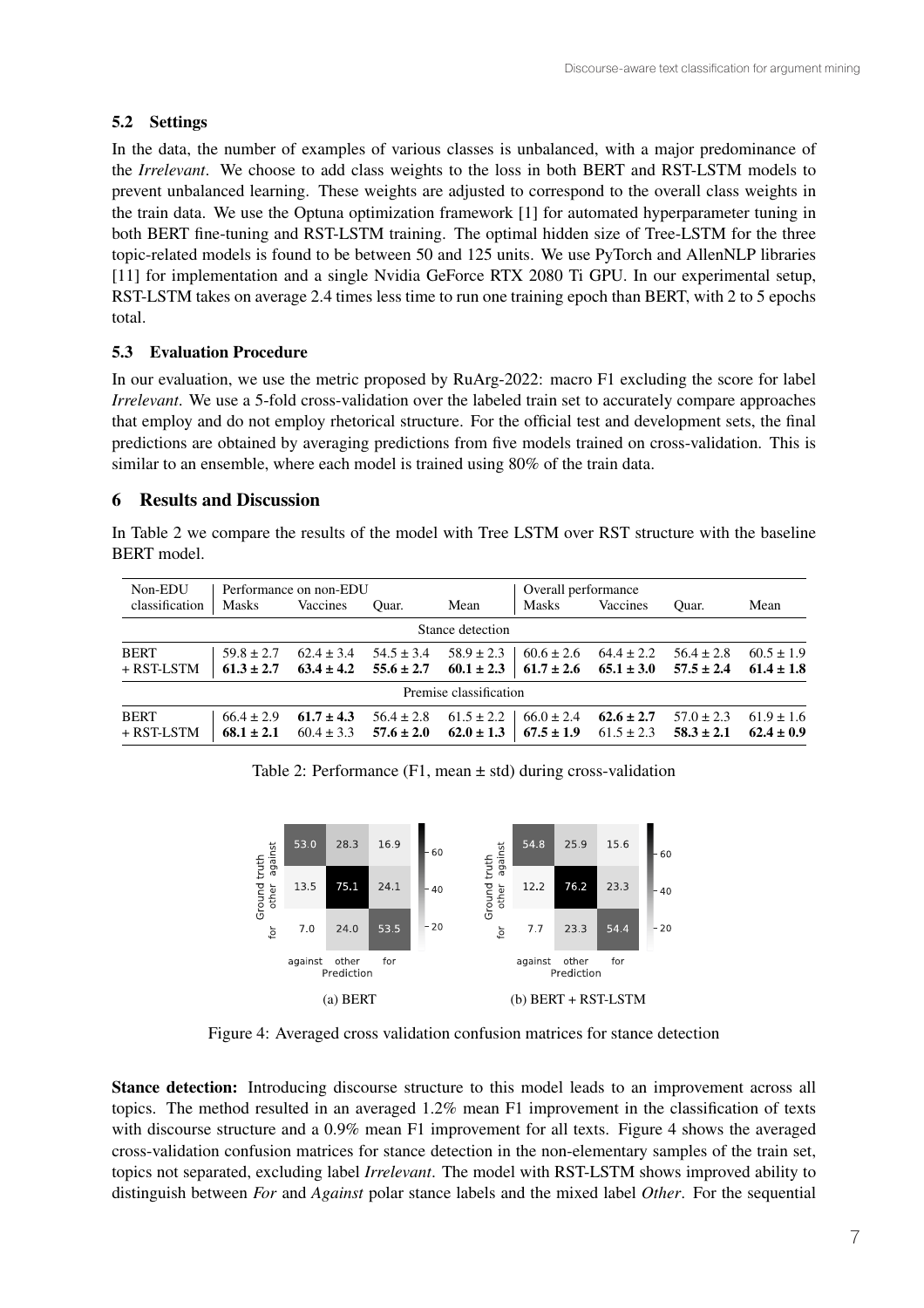classifier, *Other* is the most challenging label. First, it can mean that the text has examples of both polar classes; second, it is the most frequent. We include the examples where discourse structure helps to differentiate the stance labels in Figures 5 and 6 in Appendix.

Premise classification: On average, the classification performance improved by 0.5% both for texts with identifiable rhetorical structure and for all texts. Classification performance improved significantly for the topics Masks  $(+1.6\% \text{ F1})$  and Quarantine  $(+2.0\% \text{ F1})$  and worsened for the Vaccines  $(-1.3\%$ F1), which may indicate a drawback of the approach in which a single structure representation for two targets is trained simultaneously; it is also worth noting that the scores related to the Vaccines topic have the highest deviation in both the sequential and structural classification methods on complex (non-EDU) examples. The examples where discourse structure helps to differentiate the premise labels are illustrated in Figures 7 and 8 in Appendix.

Evaluation on the official dev and test sets: In Table 3 we compare the methods on the official dev and test sets of RuArg-2022. Both sets are treated as unseen, so the official development set was not used for the parameters adjustment. The results confirm that the RST-LSTM is capable of capturing the overall polarity of stance and arguments in a document based on the rhetorical structure. Vaccines-related text classification continues to produce the least stable results. On both dev and test sets, the BERT model enhanced with the RST-LSTM module achieves the best performance for premise classification.

| Non-EDU<br>classification                                                                                          | . Dev<br>  Masks                                                                                 | Vaccines | Ouar. | Mean | Test<br>Masks | Vaccines | Ouar. | Mean |
|--------------------------------------------------------------------------------------------------------------------|--------------------------------------------------------------------------------------------------|----------|-------|------|---------------|----------|-------|------|
| <b>BERT</b><br>$+$ RST-LSTM $\mid$ 67.3/68.2 67.8/56.3 56.3/59.8 63.8/61.4 70.0/76.5 66.0/63.8 61.7/72.5 65.9/71.0 | $(66.0/66.1 \t66.8/58.5 \t58.4/58.8 \t63.7/61.1 \t70.0/76.4 \t68.3/63.4 \t61.0/71.6 \t66.5/70.6$ |          |       |      |               |          |       |      |

Table 3: Performance (F1, stance / argument) on dev and test sets of RuArg-2022

The public RuARG-2022 test leaderboard (Table 4) shows only the results of the last model evaluated. In our case, it is a model different from the one evaluated in Tables 2 and 3. Specifically, it is an additional variant of RST-LSTM where nuclei of asymmetric relations are marked as Span (instead of Attribution\_Nucleus, Coherence\_Nucleus, etc.). As our method aggregates the rhetorical relations with similar semantics and nuclearity discrepancies, such as the causal relations Purpose<sup>5</sup> and Cause-Effect<sup>6</sup>, or contrastive Concession<sup>7</sup> and Contrast<sup>8</sup>, this idea was later dismissed. However, according to Table 3, our final method described in this paper also ranks 4th in stance prediction (65.9%) and 3rd in argument classification (71.0%) in the competition leaderboard on the official test set.

|                | Stance detection |      | Premise classification |                 |      |  |
|----------------|------------------|------|------------------------|-----------------|------|--|
|                | camalibi         | 69.7 |                        | camalibi        | 74.0 |  |
| 2              | sevastyanm       | 68.2 | 2                      | sevastyanm      | 72.4 |  |
| 3              | iamdenay         | 66.8 | 3                      | ursdth (ours)   | 70.6 |  |
| $\overline{4}$ | ursdth (ours)    | 65.7 | 4                      | iamdenay        | 65.6 |  |
| 5              | sopilnyak        | 56.0 | 5                      | dr              | 60.4 |  |
| 6              | kazzand          | 55.5 | 6                      | kazzand         | 56.0 |  |
| 7              | morty            | 53.5 | 7                      | morty           | 54.5 |  |
| 8              | invincible       | 58.9 | 8                      | invincible      | 54.3 |  |
| 9              | dr               | 47.5 | 9                      | <b>Baseline</b> | 43.6 |  |
| 10             | <b>Baseline</b>  | 41.8 |                        |                 |      |  |

Table 4: Public leaderboard of RuArg-2022 (F1)

Ablation study: We inspect the importance of the rhetorical relation labels and nuclearities in our method in Table 5. We found that excluding particular relation types individually, i.e. replacing the

<sup>5</sup> Satellite represents the intended *result* behind the situation described in the nucleus.

<sup>6</sup> Nucleus represents the actual *result* after the situation described in the satellite.

<sup>7</sup> Mononuclear relation in which additional information in satellite creates expectations that the situation in the nucleus would be opposite.

<sup>8</sup> Multinuclear relation in which nuclei describe alternative situations.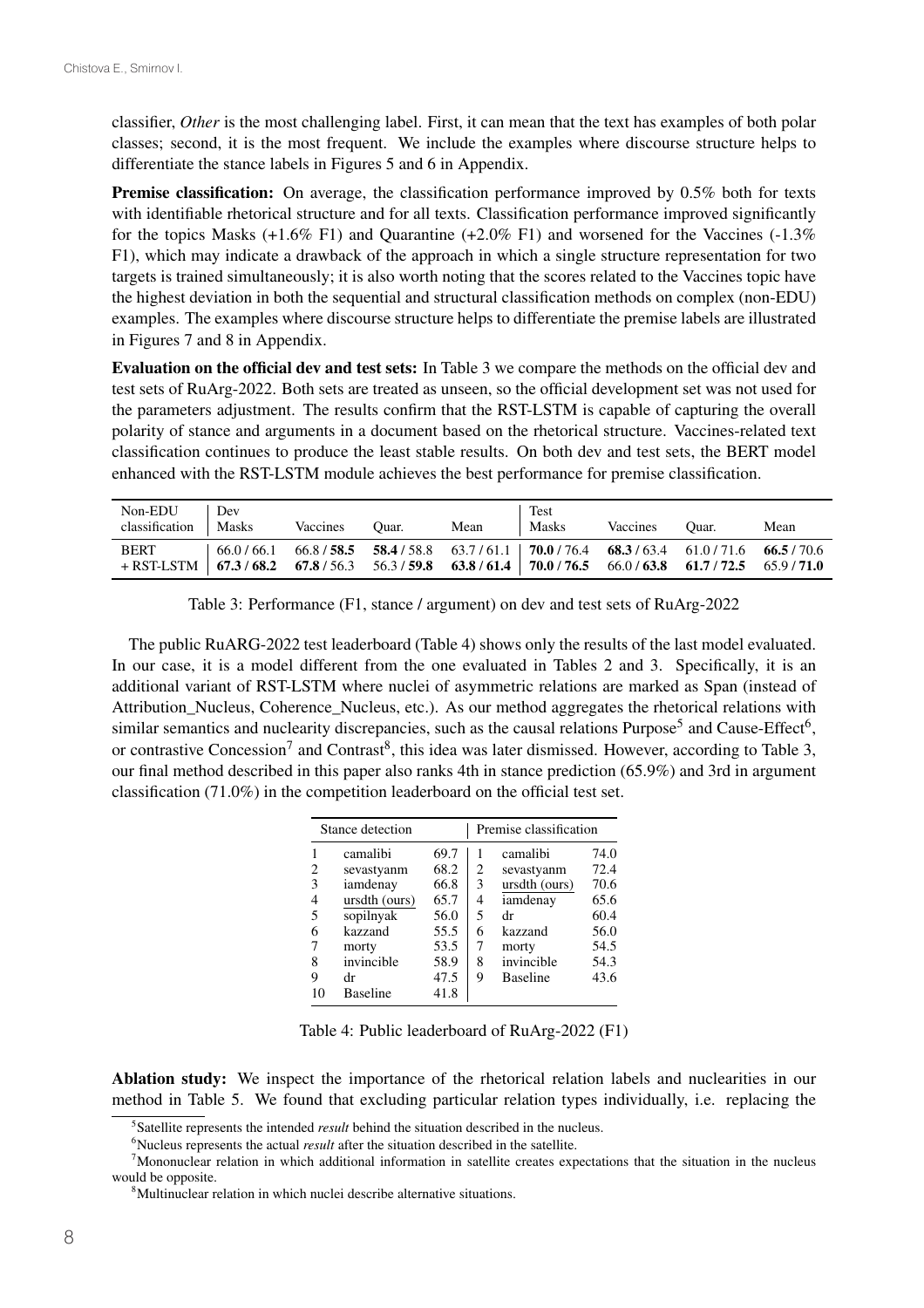only type in the trees with a structural type, marginally affects the classification performance on the discourse trees. However, the simultaneous substitution of all semantic relations for a multinuclear relation Structural leads to a 0.2% F1 decrease in the stance identification performance and a 0.6% F1 decrease in argument classification, demonstrating the importance of the features related to the labeled rhetorical structure in argument mining. We note that although the RST parser is far from perfect in recognizing the labeled trees, it is capable of identifying argumentative structures.

| Discourse       | Stance    | Argument       |  |  |
|-----------------|-----------|----------------|--|--|
| relations       | detection | classification |  |  |
| All             | 60.1      | 62.0           |  |  |
| - Coherence     | $-0.1$    | $-0.1$         |  |  |
| - Contrastive   | $-0.1$    | $-0.1$         |  |  |
| - Causal        | $-0.0$    | $-0.1$         |  |  |
| - Condition     | $-0.1$    | $-0.1$         |  |  |
| - Attribution   | $-0.1$    | $-0.0$         |  |  |
| Only structural | $-0.2$    | - 0.6          |  |  |

Table 5: Ablation study on the rhetorical relations types during cross-validation (F1, mean)

## 7 Conclusion

Sequential text classifiers typically perform well when applied to short texts, but their performance degrades for longer texts due to the complexity of discourse. In order to form an accurate hidden representation of a complex text, we propose a method leveraging both a pretrained language model and an end-to-end RST parser. Additionally, we improve the rhetorical parsing for Russian using a recent topdown algorithm for paragraph parsing and report fine-grained RST scores for different text granularities. The improved RST parser is used to show the utility of rhetorical parsing in stance detection and premise classification on social media comments.

The architecture we propose shows the effectiveness of a two-step rhetorical-driven approach, where the base text classification method can be any advanced neural network or feature-based machine learning model. Future work should investigate the suitability of discourse parsing in Russian for other tasks requiring argument extraction and processing.

### Acknowledgements

This paper is supported by the Research Program of the National Center for Physics and Mathematics (project no. 9).

### **References**

- [1] Akiba Takuya et al. Optuna: A next-generation hyperparameter optimization framework // Proceedings of the 25th ACM SIGKDD international conference on knowledge discovery & data mining. — 2019. — P. 2623–2631.
- [2] Asher Nicholas et al. Appraisal of opinion expressions in discourse // Lingvisticæ Investigationes. — 2009. — Vol. 32, no. 2. — P. 279–292.
- [3] Azar Moshe. Argumentative text as rhetorical structure: An application of rhetorical structure theory // Argumentation. — 1999. — Vol. 13, no. 1. — P. 97–114.
- [4] Bhatia Parminder et al. Better Document-level Sentiment Analysis from RST Discourse Parsing // Proceedings of the 2015 Conference on Empirical Methods in Natural Language Processing. — 2015. — P. 2212–2218.
- [5] Chakrabarty Tuhin et al. AMPERSAND: Argument Mining for PERSuAsive oNline Discussions // Proceedings of the 2019 Conference on Empirical Methods in Natural Language Processing and the 9th International Joint Conference on Natural Language Processing (EMNLP-IJCNLP). — 2019. — P. 2933–2943.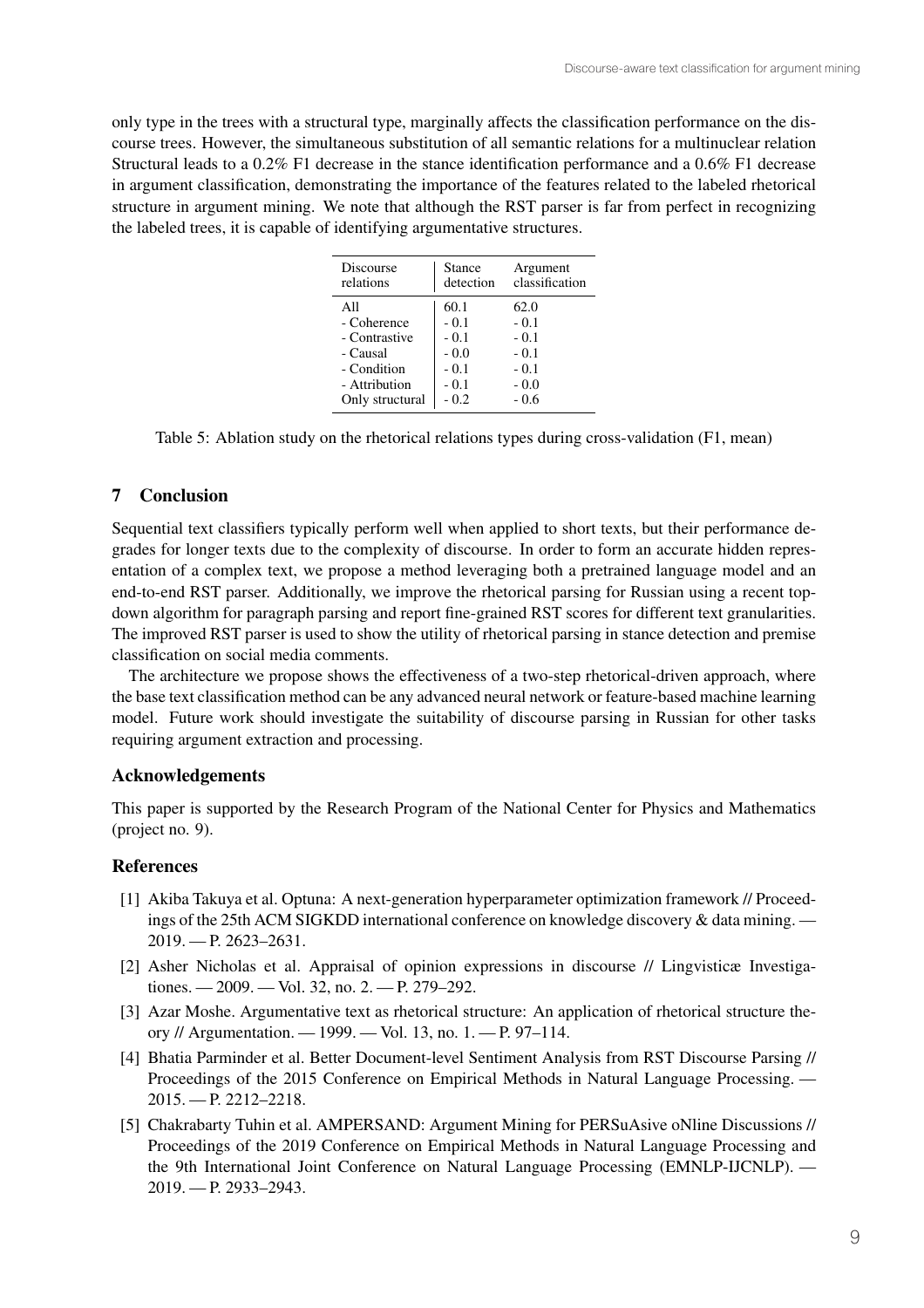- [6] Chernyavskiy Alexander and Ilvovsky Dmitry. Recursive Neural Text Classification Using Discourse Tree Structure for Argumentation Mining and Sentiment Analysis Tasks // International Symposium on Methodologies for Intelligent Systems / Springer. — 2020. — P. 90–101.
- [7] Chistova Elena et al. RST Discourse Parser for Russian: An Experimental Study of Deep Learning Models // In Proceedings of Analysis of Images, Social Networks and Texts (AIST). — 2020. — P. 105–119.
- [8] Eckle-Kohler Judith et al. On the role of discourse markers for discriminating claims and premises in argumentative discourse // Proceedings of the 2015 Conference on Empirical Methods in Natural Language Processing. — 2015. — P. 2236–2242.
- [9] Fu Xianghua et al. Long short-term memory network over rhetorical structure theory for sentencelevel sentiment analysis // Asian conference on machine learning / PMLR. — 2016. — P. 17–32.
- [10] Galitsky Boris et al. Argumentation in text: discourse structure matters // CICLing 2018. 2018.
- [11] Gardner Matt et al. AllenNLP: A Deep Semantic Natural Language Processing Platform. 2017. — arXiv:1803.07640.
- [12] Goller Christoph and Kuchler Andreas. Learning task-dependent distributed representations by backpropagation through structure // Proceedings of International Conference on Neural Networks (ICNN'96) / IEEE. — 1996. — Vol. 1. — P. 347–352.
- [13] Hogenboom Alexander et al. Using rhetorical structure in sentiment analysis // Communications of the ACM. — 2015. — Vol. 58, no. 7. — P. 69–77.
- [14] Huber Patrick and Carenini Giuseppe. From Sentiment Annotations to Sentiment Prediction through Discourse Augmentation // Proceedings of the 28th International Conference on Computational Linguistics. — 2020. — P. 185–197.
- [15] Ji Yangfeng and Eisenstein Jacob. Representation learning for text-level discourse parsing // Proceedings of the 52nd annual meeting of the association for computational linguistics (volume 1: Long papers). — 2014. — P. 13–24.
- [16] Ji Yangfeng and Smith Noah A. Neural Discourse Structure for Text Categorization // Proceedings of the 55th Annual Meeting of the Association for Computational Linguistics (Volume 1: Long Papers). — 2017. — P. 996–1005.
- [17] Kotelnikov Evgeny et al. RuArg-2022: Argument Mining Evaluation // Computational Linguistics and Intellectual Technologies: papers from the Annual conference "Dialogue". — 2022.
- [18] Koto Fajri et al. Discourse Probing of Pretrained Language Models // Proceedings of the 2021 Conference of the North American Chapter of the Association for Computational Linguistics: Human Language Technologies. — 2021. — P. 3849–3864.
- [19] Kraus Mathias and Feuerriegel Stefan. Sentiment analysis based on rhetorical structure theory: Learning deep neural networks from discourse trees // Expert Systems with Applications. — 2019. — Vol. 118. — P. 65–79.
- [20] Lee Kangwook et al. A discourse-aware neural network-based text model for document-level text classification // Journal of Information Science. — 2018. — Vol. 44, no. 6. — P. 715–735.
- [21] Lin Xiang et al. A Unified Linear-Time Framework for Sentence-Level Discourse Parsing // Proceedings of the 57th Annual Meeting of the Association for Computational Linguistics. — 2019. — P. 4190–4200.
- [22] Mann William and Thompson Sandra. Rhetorical structure theory: A theory of text organization. University of Southern California, Information Sciences Institute Los Angeles, 1987.
- [23] Morey Mathieu et al. How much progress have we made on RST discourse parsing? A replication study of recent results on the RST-DT // Conference on Empirical Methods on Natural Language Processing (EMNLP 2017). — 2017. — P. pp–1330.
- [24] Mukherjee Subhabrata and Bhattacharyya Pushpak. Sentiment analysis in twitter with lightweight discourse analysis // Proceedings of COLING 2012. — 2012. — P. 1847–1864.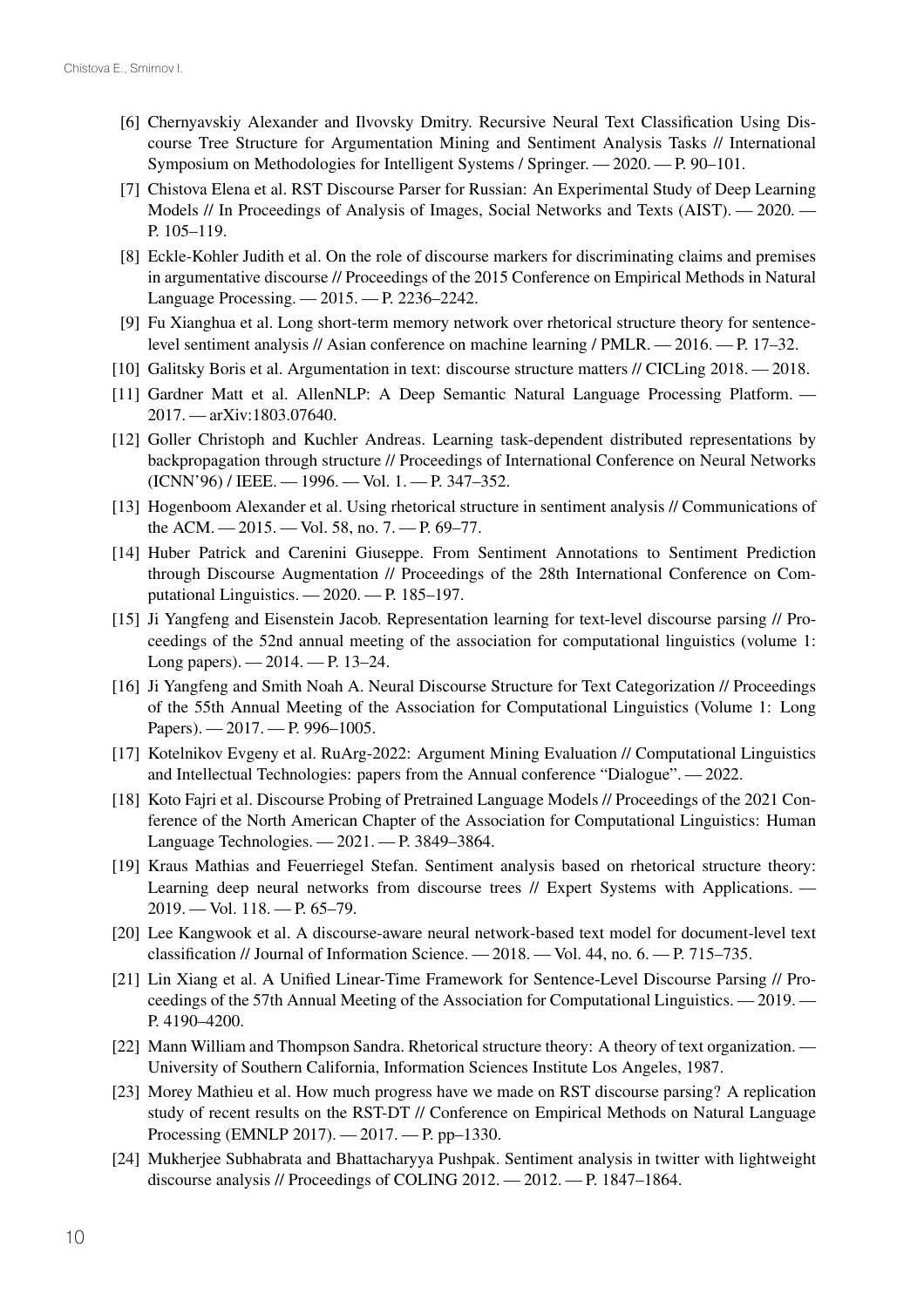- [25] Musi Elena et al. A multi-layer annotated corpus of argumentative text: From argument schemes to discourse relations // Proceedings of the Eleventh International Conference on Language Resources and Evaluation (LREC 2018). — 2018.
- [26] Nguyen Thanh-Tung et al. RST Parsing from Scratch // Proceedings of the 2021 Conference of the North American Chapter of the Association for Computational Linguistics: Human Language Technologies. — 2021. — P. 1613–1625.
- [27] Pisarevskaya Dina et al. Towards building a discourse-annotated corpus of Russian // Computational Linguistics and Intellectual Technologies. Proceedings of the International Conference Dialogue. — 2017. — P. 23.
- [28] Prendinger Helmut et al. A novel discourse parser based on support vector machine classification // Proceedings of the Joint Conference of the 47th Annual Meeting of the ACL and the 4th International Joint Conference on Natural Language Processing of the AFNLP. — 2009. — P. 665–673.
- [29] Somasundaran Swapna and Wiebe Janyce. Recognizing stances in online debates // Proceedings of the Joint Conference of the 47th Annual Meeting of the ACL and the 4th International Joint Conference on Natural Language Processing of the AFNLP. — 2009. — P. 226–234.
- [30] Soricut Radu and Marcu Daniel. Sentence level discourse parsing using syntactic and lexical information // Proceedings of the 2003 Human Language Technology Conference of the North American Chapter of the Association for Computational Linguistics. — 2003. — P. 228–235.
- [31] Tai Kai Sheng et al. Improved Semantic Representations From Tree-Structured Long Short-Term Memory Networks // Proceedings of the 53rd Annual Meeting of the Association for Computational Linguistics and the 7th International Joint Conference on Natural Language Processing (Volume 1: Long Papers). — 2015. — P. 1556–1566.
- [32] Voll Kimberly and Taboada Maite. Not all words are created equal: Extracting semantic orientation as a function of adjective relevance // Australasian Joint Conference on Artificial Intelligence / Springer. — 2007. — P. 337–346.
- [33] Zhang Longyin et al. A Top-down Neural Architecture towards Text-level Parsing of Discourse Rhetorical Structure // Proceedings of the 58th Annual Meeting of the Association for Computational Linguistics. — 2020. — P. 6386–6395.
- [34] Zirn Cäcilia et al. Fine-grained sentiment analysis with structural features // Proceedings of 5th International Joint Conference on Natural Language Processing. — 2011. — P. 336–344.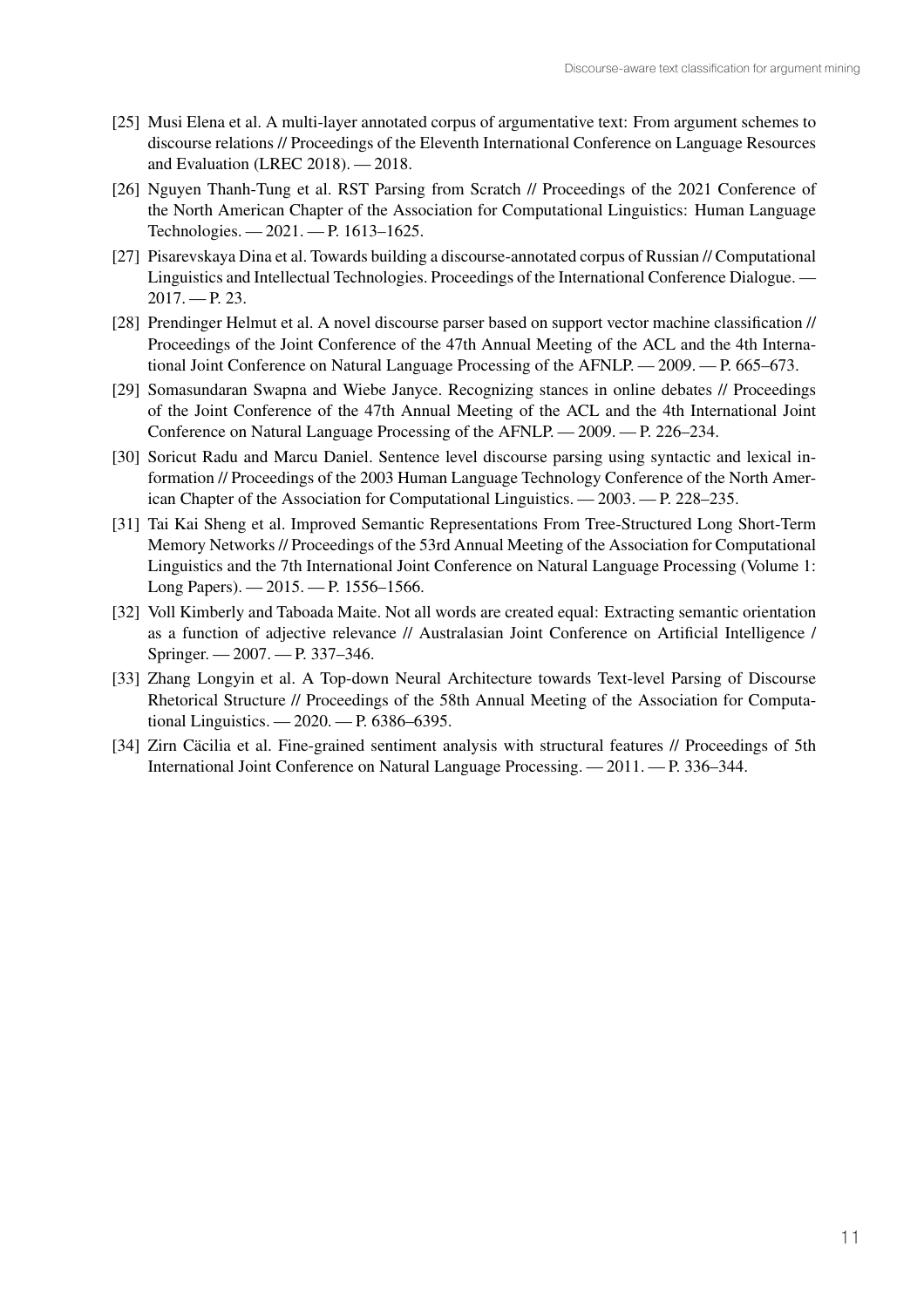# Appendix



Figure 5: Example of RST parsing for a claim regarding masks from RuArg-2022: *[oh, god forbid anyone encountering such a physician...]*<sup>1</sup> *[95% means that the mask blocks 95% of particles larger]*<sup>2</sup> *[(coronavirus has a diameter dimension)]*<sup>3</sup> *[that is, out of 100 people wearing masks who were sneezed on]*<sup>4</sup> *[- at most 5 will get sick instead of 100.]*5. For this example, the BERT-based classifier predicts a false stance label *Other*, but RST-LSTM predicts a true stance label *For*.



Figure 6: Example of RST parsing for a claim regarding masks from RuArg-2022: *[If you don't want to stay alive]*<sup>1</sup> *[and are not wearing masks,]*<sup>2</sup> *[that's your right...,]*<sup>3</sup> *[you are free to jump off a 16-story building as well,]*<sup>4</sup> *[but no one authorized you to endanger normal people's lives!]*5. Yellow boxes indicate BERT stance label predictions and their probabilities. For this example, the BERT-based classifier predicts a false stance label *Other*, but RST-LSTM predicts a true stance label *For*.